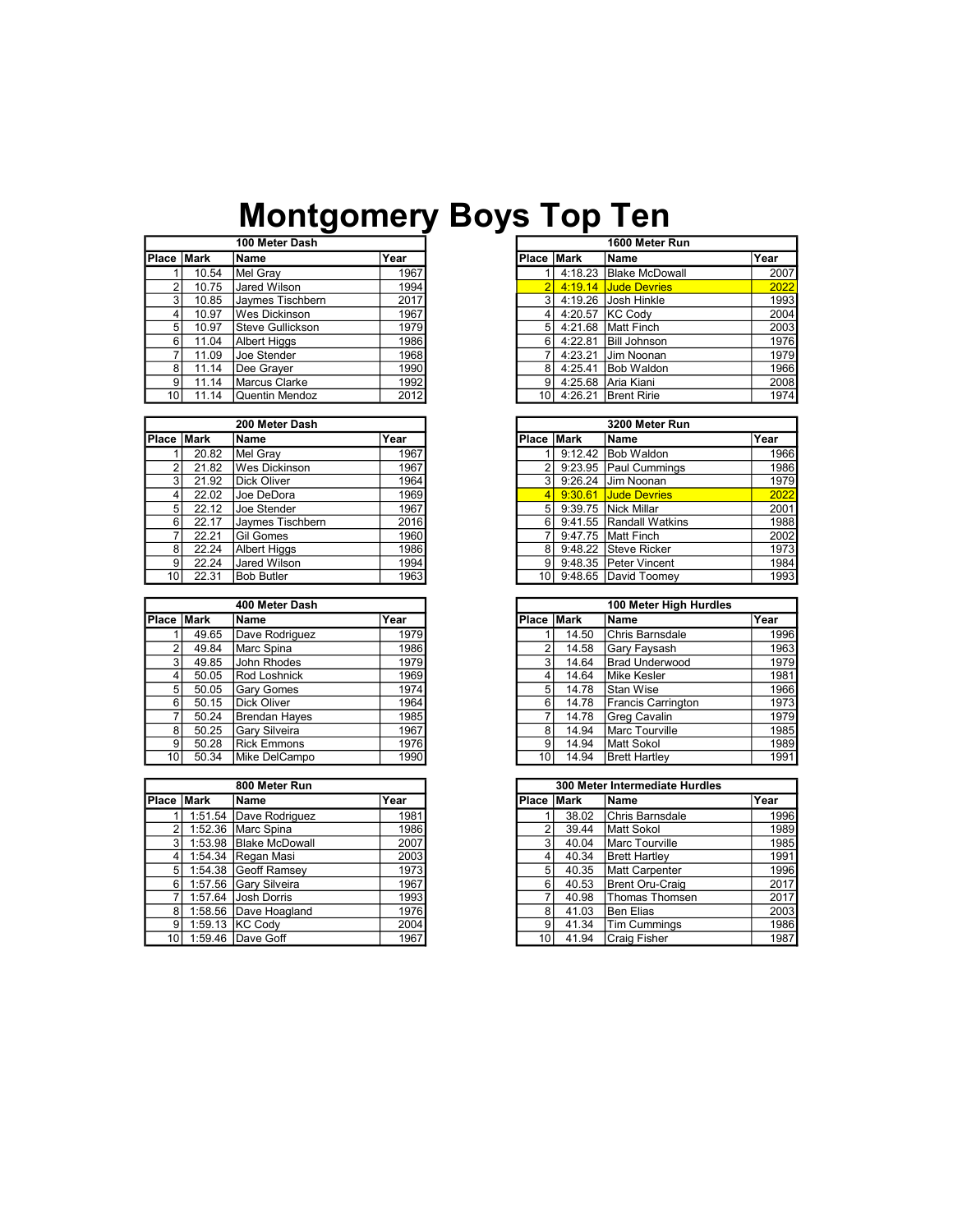## Montgomery Boys Top Ten

|                 |           | High Jump             |      |
|-----------------|-----------|-----------------------|------|
| <b>Place</b>    | Mark      | ∣Name                 | Year |
|                 | $6 - 8.5$ | Tom Buzzard           | 1973 |
| ົ               | $6 - 7$   | Joe Bill Evett        | 1989 |
| 3               | $6 - 7$   | Jon Willison          | 2000 |
| 4               | $6-6$     | Randy Hitchcock       | 1978 |
| 5               | $6-6$     | Greg Cavalin          | 1980 |
| 6               | $6-6$     | Mark Tempel           | 1997 |
| -               | $6-6$     | Gabe Tucker           | 2021 |
| 8               | $6-4$     | Chuck Lohman          | 1975 |
| 9               | $6 - 4$   | <b>Marc Tourville</b> | 1985 |
| 10 <sup>1</sup> | $6 - 4$   | Tom Jarvis            | 1997 |

|                 |             | Long Jump                  |      |
|-----------------|-------------|----------------------------|------|
| <b>IPlace</b>   | <b>Mark</b> | Name                       | Year |
|                 |             | 25-7.25 Mel Gray           | 1967 |
|                 | $22 - 9.5$  | <b>Gary Gomes</b>          | 1974 |
| $\mathbf{r}$    | $22 - 7$    | Bryan Bradley (Strickland) | 1995 |
|                 |             | 22-3.75 Dave Jones         | 1969 |
| 5               | $22 - 3$    | Matt Williams              | 2005 |
| 6               | $22 - 1$    | Dee Grayer                 | 1990 |
|                 | $22 - 0.5$  | <b>Bill Albright</b>       | 1977 |
| 8               | $21 - 11$   | Michael Harris             | 2001 |
| 9               |             | 21-10.5 Joe Bill Evett     | 1989 |
| 10 <sup>1</sup> | $21-9$      | <b>Tyree Gray</b>          | 1973 |

|                 |             | Triple Jump          |      |
|-----------------|-------------|----------------------|------|
| <b>Place</b>    | <b>Mark</b> | ∣Name                | Year |
|                 | $46 - 3$    | <b>Tyree Gray</b>    | 1973 |
| ົ               | 45-11       | <b>Rick Williams</b> | 1974 |
| 3               | $45 - 2.5$  | Joe Bill Evett       | 1988 |
| 4               | 44-8        | Jon Willison         | 2000 |
| 5               | 44-6        | <b>Gary Gomes</b>    | 1973 |
| 6               |             | 44-3.75 Albert Higgs | 1986 |
|                 |             | 44-1.25 Dave Regan   | 1976 |
| 8               |             | 43-5.75 Dan Gieske   | 2001 |
| 9               |             | 43-3.75 Mike Villa   | 1974 |
| 10 <sup>1</sup> | $42 - 8$    | <b>Pat Moore</b>     | 1976 |

|                 |             | High Jump             |      |
|-----------------|-------------|-----------------------|------|
|                 | <b>Mark</b> | Name                  | Year |
|                 | $6 - 8.5$   | Tom Buzzard           | 1973 |
| $\overline{2}$  | $6 - 7$     | Joe Bill Evett        | 1989 |
| 3 <sup>1</sup>  | $6 - 7$     | Jon Willison          | 2000 |
| $\overline{4}$  | $6-6$       | Randy Hitchcock       | 1978 |
| 5 <sup>5</sup>  | $6-6$       | Greg Cavalin          | 1980 |
| $6 \mid$        | $6-6$       | <b>Mark Tempel</b>    | 1997 |
| $\overline{7}$  | $6-6$       | <b>Gabe Tucker</b>    | 2021 |
| 8               | $6 - 4$     | Chuck Lohman          | 1975 |
| 9               | $6 - 4$     | <b>Marc Tourville</b> | 1985 |
| 10 <sup>1</sup> | $6 - 4$     | Tom Jarvis            | 1997 |

| Long Jump        |             |                            |      |
|------------------|-------------|----------------------------|------|
|                  | <b>Mark</b> | Name                       | Year |
|                  | 25-7.25     | Mel Grav                   | 1967 |
| $\overline{2}$   | $22 - 9.5$  | <b>Gary Gomes</b>          | 1974 |
| 3 <sup>1</sup>   | $22 - 7$    | Bryan Bradley (Strickland) | 1995 |
| 4                | 22-3.75     | Dave Jones                 | 1969 |
| 5 <sup>5</sup>   | $22 - 3$    | Matt Williams              | 2005 |
| $6 \overline{6}$ | $22 - 1$    | Dee Graver                 | 1990 |
|                  | $22 - 0.5$  | <b>Bill Albright</b>       | 1977 |
| 8 <sup>1</sup>   | $21 - 11$   | <b>Michael Harris</b>      | 2001 |
| 9                |             | 21-10.5 Joe Bill Evett     | 1989 |
| 10 l             | $21-9$      | <b>Tyree Grav</b>          | 1973 |

| Triple Jump     |             |                      |      |
|-----------------|-------------|----------------------|------|
|                 | <b>Mark</b> | Name                 | Year |
|                 | $46 - 3$    | <b>Tyree Grav</b>    | 1973 |
| $\overline{2}$  | 45-11       | <b>Rick Williams</b> | 1974 |
| 3 <sup>1</sup>  | 45-2.5      | Joe Bill Evett       | 1988 |
| $\overline{4}$  | 44-8        | Jon Willison         | 2000 |
| 5 <sub>1</sub>  | 44-6        | <b>Gary Gomes</b>    | 1973 |
| $6 \mid$        |             | 44-3.75 Albert Higgs | 1986 |
| 7 <sup>1</sup>  |             | 44-1.25 Dave Regan   | 1976 |
| 8 <sup>1</sup>  |             | 43-5.75   Dan Gieske | 2001 |
| 9               |             | 43-3.75   Mike Villa | 1974 |
| 10 <sup>1</sup> | $42 - 8$    | Pat Moore            | 1976 |